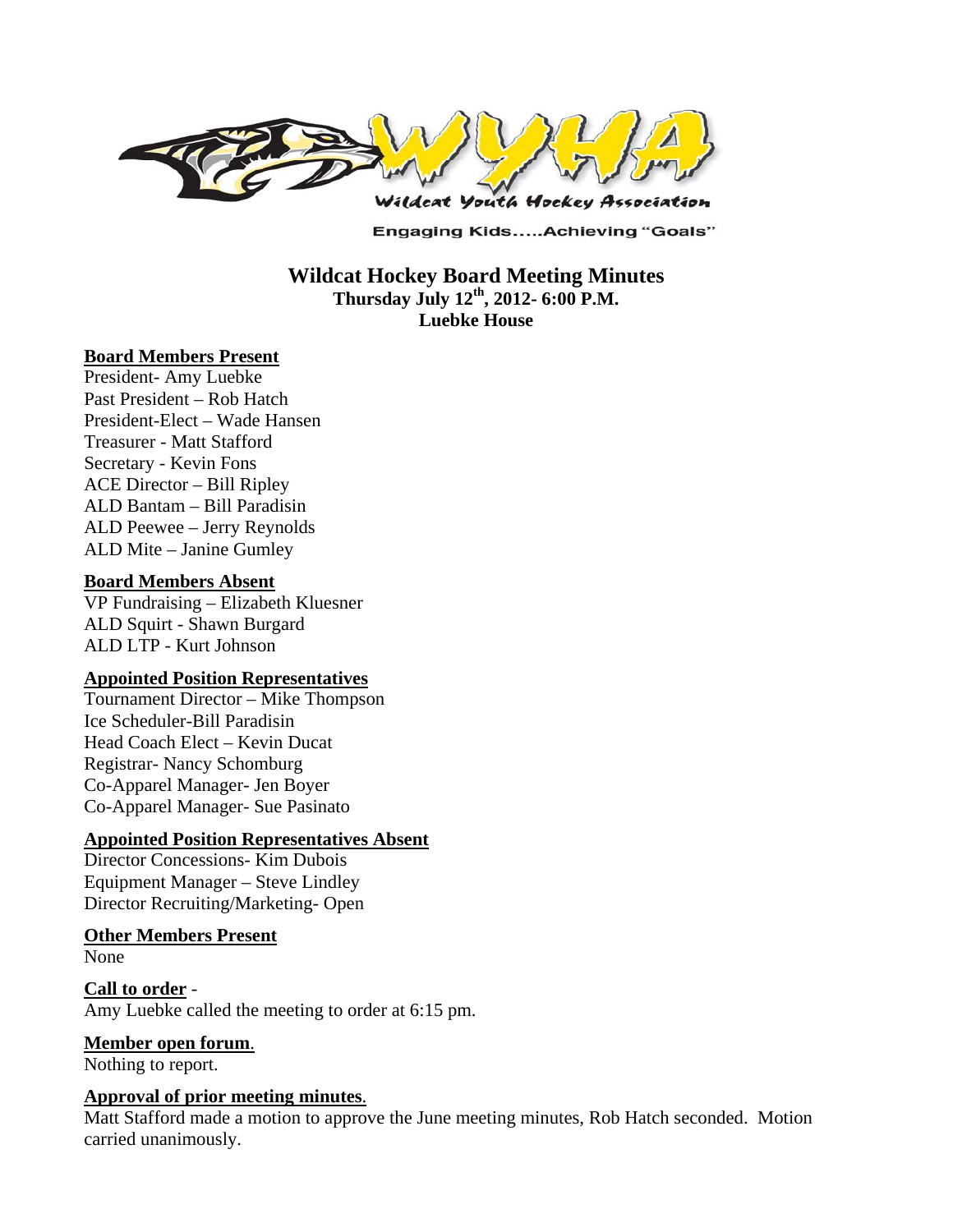### **Approval of agenda**

Wade Hansen made a motion to approve the agenda, Rob Hatch seconded. Motion carried unanimously.

# **Reports:**

## **Treasurer:**

Reviewed Current Statements.

Approval of bills / Monthly Statement

Kevin Fons made a motion to approve the outstanding RB Printing bill, Rob Hatch seconded. Motion carried unanimously

Another person authorized to sign checks?

Discussion around having a second party sign the checks to have a second set of eyes on them. The President and President Elect can be used.

Signature card – Matt Stafford will take care of the new signature card.

## **LTS/MiniMite/LTP:**

Nothing to report **Mite ALD :**  Nothing to report.

**Squirt ALD:**  Nothing to report.

**Pee Wee :**  Nothing to report.

**Bantam:**  Nothing to report.

**Equipment :**  Nothing to report.

**Fundraising:**  Nothing to report.

**Apparel:**  Nothing to report.

**Registrar-**Nothing to report

**Ice scheduler-**Nothing to report **Marketing Director:** (OPEN) Nothing to report

**Tournament Director:** Nothing to report

**Concessions Director:** Nothing to report

**Ace Director:**  Working on modifications to the tryout process

**President elect –** Nothing to report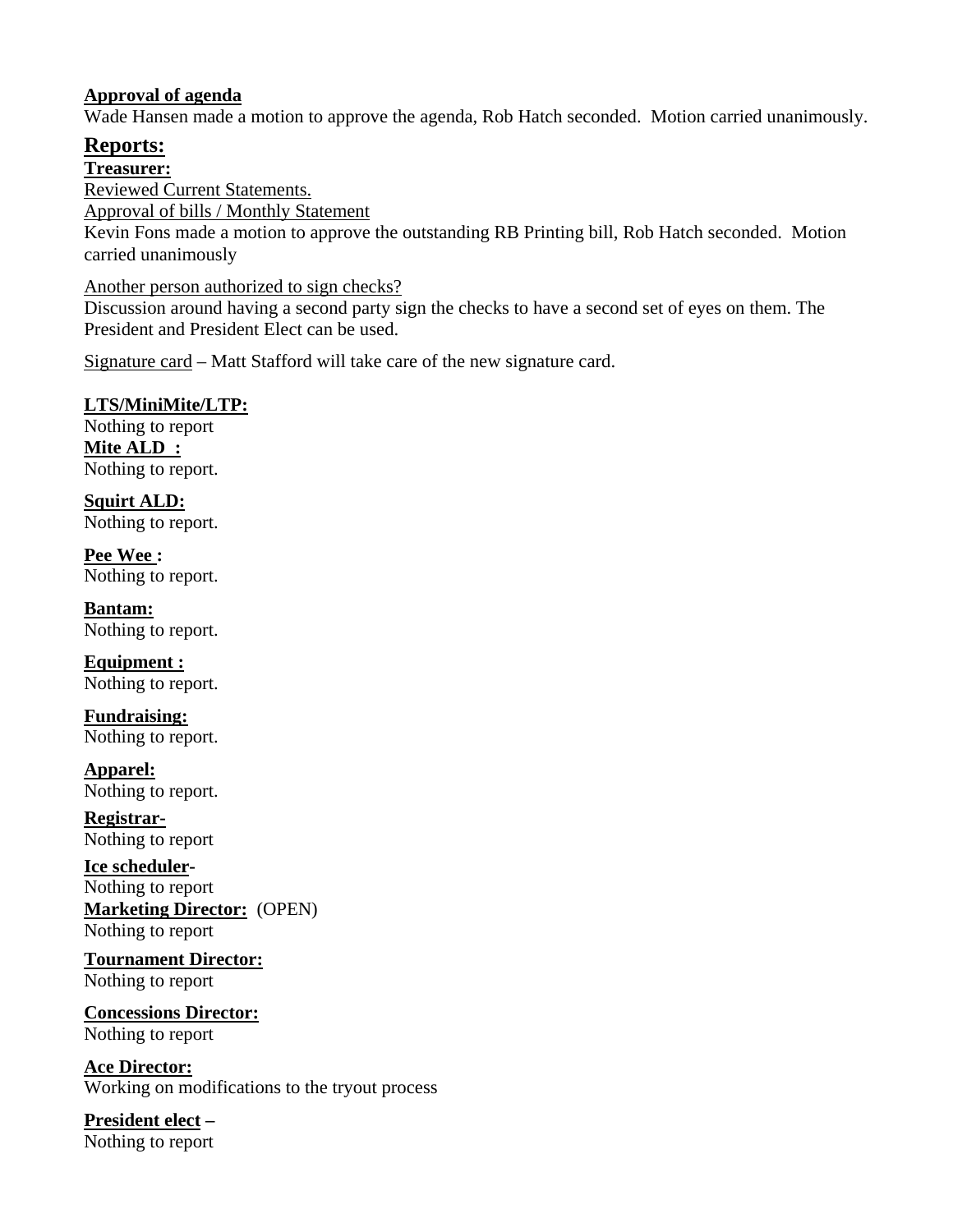## **Old / New Business:**

## Drake Hamele Transfer

Rob Hatch made a motion to approve the financial release of Drake Hamele to Sun Prairie as long as all financial obligations have been met Kevin Fons seconded, 6 votes for, 2 votes against, motion carries.

## Ice Needs / Dates:

- Practice/Games tentative plan in place based on ice availability
- Fall goalie camp looking at 5 weeks at this time, need to develop further.
- $\bullet$  Mite / Squirt mini-camp looking at a possibility starting at Cap Ice.
- Fall Mite, Squirt, PW, Bantam camps not sure at this point

## Important Dates:

Pre Tryout Practice 1 – 9/16/12 Evening Pre Tryout Practice 2 – 9/23/12 Evening Welcome Back day (include open skate for 4-8 year olds 2:50pm) – 9/23/12 Try Hockey Free Day –  $11/3/12$  3:00 – 5:00 pm Skills Tryout – 9/30/12 (Squirt, PW, Bantam) Skills Tryout  $-10/5/12$  (Squirt, PW) Scrimmage Tryout – 10/4/12 (Squirt, PW, Bantam) LTP, MiniMite, U10, U12 and Mite first practices – week of 10/4/12 On Ice Coaches Clinic – 10/9/12 (Squirt and below) Madison Coaches CEP clinics – 10/28/12 First Games – Weekend of 11/3/2012 Wildcat Holiday Camp – December 26-28, 2012

## Tryout Plans

Bill Ripley and Kevin Ducat are working on tryout revisions and plan. Will have parent session to explain tryout process Will do Concessions training Plan for Concussion education. Apparel will be available to preview and order.

WYHA Golf Outing – Rob Hatch will talk to Paul Jacobsen.

Clean out Storage Locker – Amy will schedule in August. Need Bob Houle help going thru goalie equipment.

Warrior Way Youth Hockey Clinic put on by HS team on 9/15-9/16 Looking at September 15-16, they will send a flyer when it is ready. There is also a fall Hockey camp at the rink put on by Branham Hockey – details to follow.

## **Agenda Items for Future Meetings**

- U10/U12 Rec program (Kevin)
- Outdoor Rink Rules / Chairperson (August 2012)
- Tryout process changes to handbook (August 2012 ACE)
- Fall Camps
- Concussion planning
- Marketing Plan